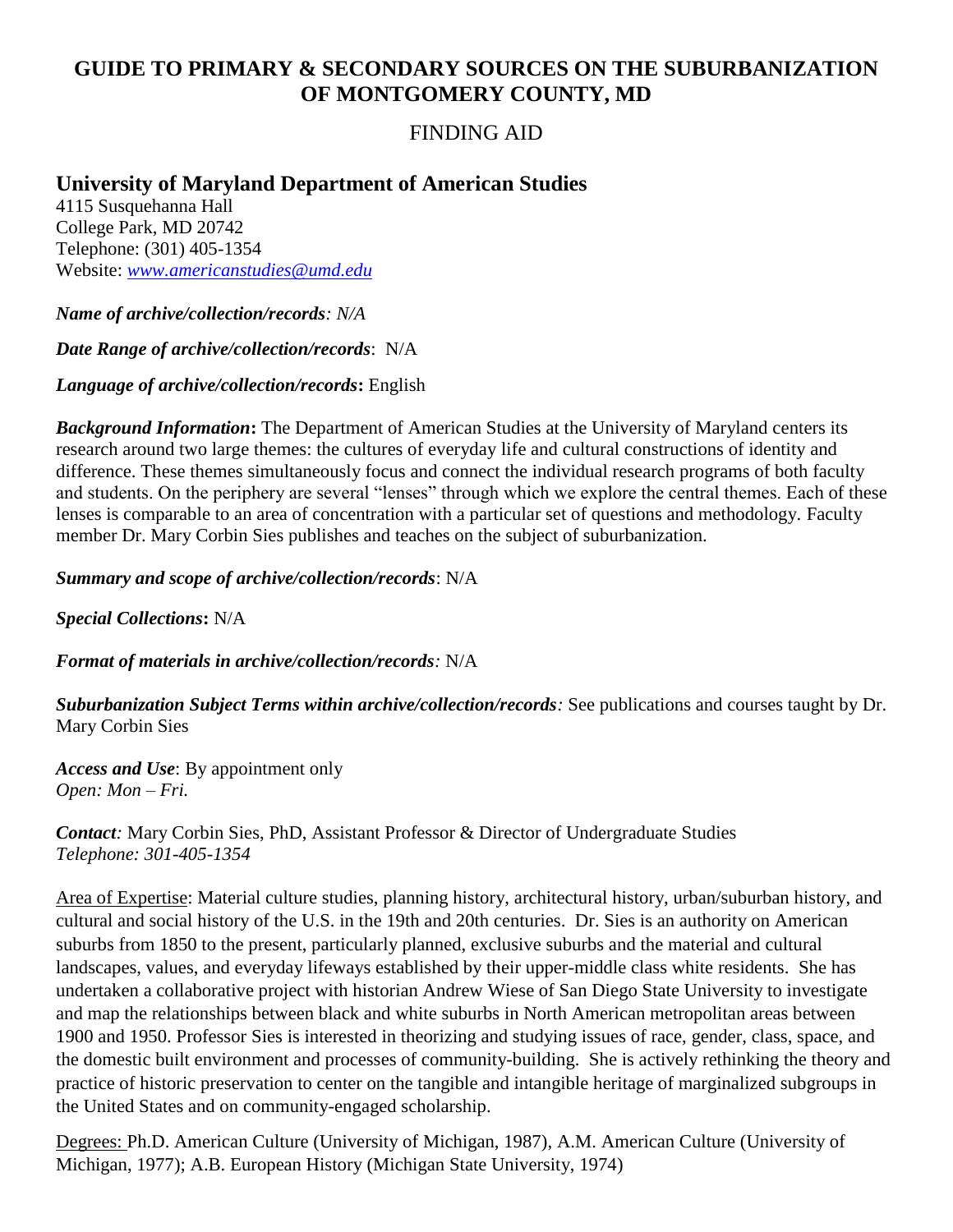Publications:

- "Greenbelt, Maryland: Beyond the Iconic Legacy" (with Isabelle Gournay), in Richard Longstreth, ed., *Housing Washington: Two Centuries of Tradition and Innovation*
- "The Modern Movement in Maryland: research contexts, issues, and methodologies" (with Isabelle Gournay). Forthcoming in *Proceedings of the VIIIth International DOCOMOMO Conference, Import-Export: Postwar Modernism in an Expanding World, 1945-1975*.
- "Regenerating Scholarship on Race and the Built Environment." in *Proceedings, Reconceptualizing the History of the Built Environment in North America*, Charles Warren Center for Studies in American History, Harvard University, [http://www.fas.harvard.edu/%7Ecwc/builtenv/papers.html.](http://www.fas.harvard.edu/~cwc/builtenv/papers.html) November 2005.
- "North American Urban History: The Everyday Politics and Spatial Logics of Metropolitan Life," *Urban History Review/Revue d'histoire* XXXII (1), (Fall 2003): 27-41.
- "Letting Our Guard Down: Race, Class, Gender, and Sexuality in Planning History," with Gail Dubrow, *Journal of Planning History* 1(3), (forthcoming September, 2002): 201-212.
- "Using a Virtual Museum for Collaborative Teaching, Research, and Service." With Jo Paoletti and Virginia Jenkins. *Electronic Collaboration in the Humanities: Issues and Options.* Ed. James A. Inman and Cheryl Reed. (forthcoming book from Lawrence Erlbaum Associates.)
- "North American Suburbs, 1880-1950: Cultural and Social Reconsiderations," *Journal of Urban History* 27 (March 2001): 313-346.
- "Moving Beyond Scholarly Orthodoxies in North American Suburban History," *Journal of Urban History* 27 (March 2001): 355-361.
- *The American Suburban Ideal: A Cultural Strategy for Modern Middle-Class Living, 1877-1917.* (In final revisions for Temple University Press)
- *Planning the American City Since1900.* Ed. Mary Corbin Sies and Christopher Silver. Baltimore: The Johns Hopkins University Press, 2001 (Second Printing).
- *Planning the Twentieth-Century American City.* Ed Mary Corbin Sies and Christopher Silver. Baltimore: The Johns Hopkins University Press, 1996.
- "George W. Maher's Planning and Architecture in Kenilworth, Illinois: An Inquiry into the Ideology of Arts and Crafts Design." *The Substance of Style: Perspectives on the American Arts and Crafts Movement.* Ed. Bert Denker. Hanover: University Press of New England, 1996. 415-445.
- "Toward a Performance Theory of the Suburban Ideal, 1877-1917." Perspectives in Vernacular Architecture IV. Ed. Thomas Carter and Bernard Herman. Columbia, Mo: University of Missouri Press, 1991. 197-207.
- "'God's Very Kingdom on the Earth': The Design Program for the American Suburban Home, 1877- 1917." *Modern Architecture in America: Visions and Revisions.* Ed. Richard Guy Wilson and Sidney K. Robinson. Ames, IA: Iowa State University Press, 1991. 2-31.
- "The Domestic Mission of the Privileged American Suburban Homemaker, 1877-1917: A Reassessment." *Making the American Home: Middle Class Women and Domestic Material Culture, 1840-1940.* Ed. Pat Browne and Marilyn Ferris Motz. Bowling Green, OH: The Popular Press, 1988. 192-209.